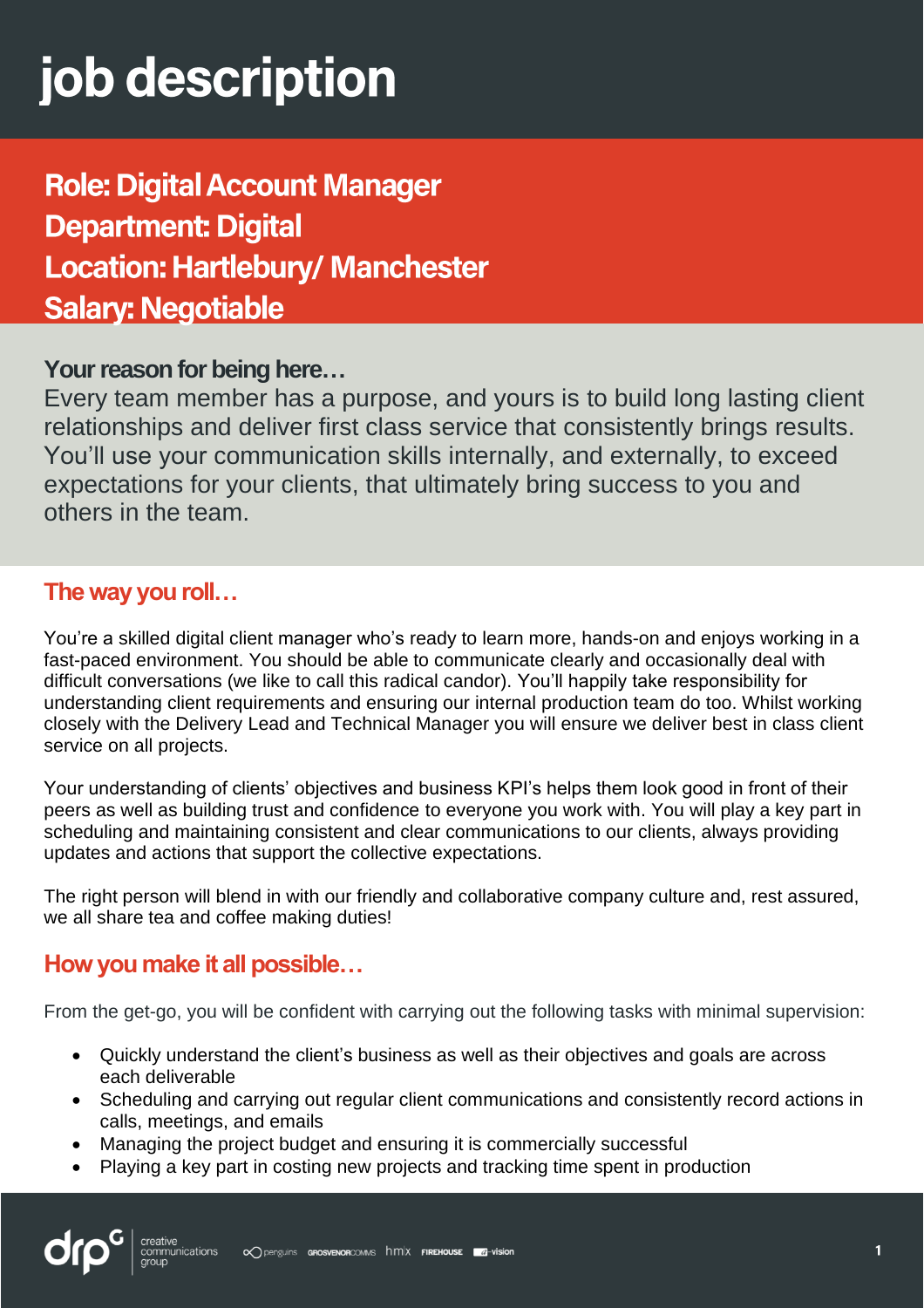- Helping to create proposals for new projects
- Generating new opportunities
- Attending briefings, pitches and debriefs
- Deliver project updates
- Representing the client's best interests within the team and have final sign-off

### **What's in your toolbox…**

You'll know your stuff; thanks to at least two years working in client relations (in an agency and/or client environment):

- You are a team player, who cares deeply about others in the team
- You are a problem solver who always looks for a solution
- You can think creatively and generate ideas
- You stay positive when working under pressure
- You have an eye for detail, and take pride in what you do
- You work well in a team and on your own
- You have good organisational skills and can prioritise your workload
- You are not afraid to ask for help if you need it
- You have a 'can do' attitude and are committed to making 'anything possible'

#### **Skills that would be beneficial, but not essential, include:**

- Working knowledge of basic digital software like Git, Jira etc.
- Basic knowledge of development terminology

#### **Get to know us…**

We're one of the most unexpectedly all-round capable communications agencies that's been on the go for years – ever since our head honcho set up shop in a shed back in 1980, in fact.

Since then, we've made it our mission to make anything possible for our many and varied clients, putting our creative flair into delivering strategic communication campaigns, digital solutions, film and videos, events, exhibitions, and a whole lot more in between. We've grown a lot, but we've kept everything that made us great, back from the very day we first started out. Our global HQ and largest studios are smack bang in the middle of the UK and well worth a visit to see for yourself!

#### **Hang on, there's more…**

The role will be based primarily in either Hartlebury, Manchester or at home but there will be times when you'll need to work from our other places and undertake other related commercial duties both in the UK and overseas. Flexibility is key!

We're a friendly team. We really, really welcome anyone who wants to become part of a brilliant company. If you're passionate with a cracking drive to deliver on our 'anything's possible' mindset, we'd love to hear from you!

#### **DRPG is an equal opportunities employer**

**Data Security** (not super exciting, but necessary)